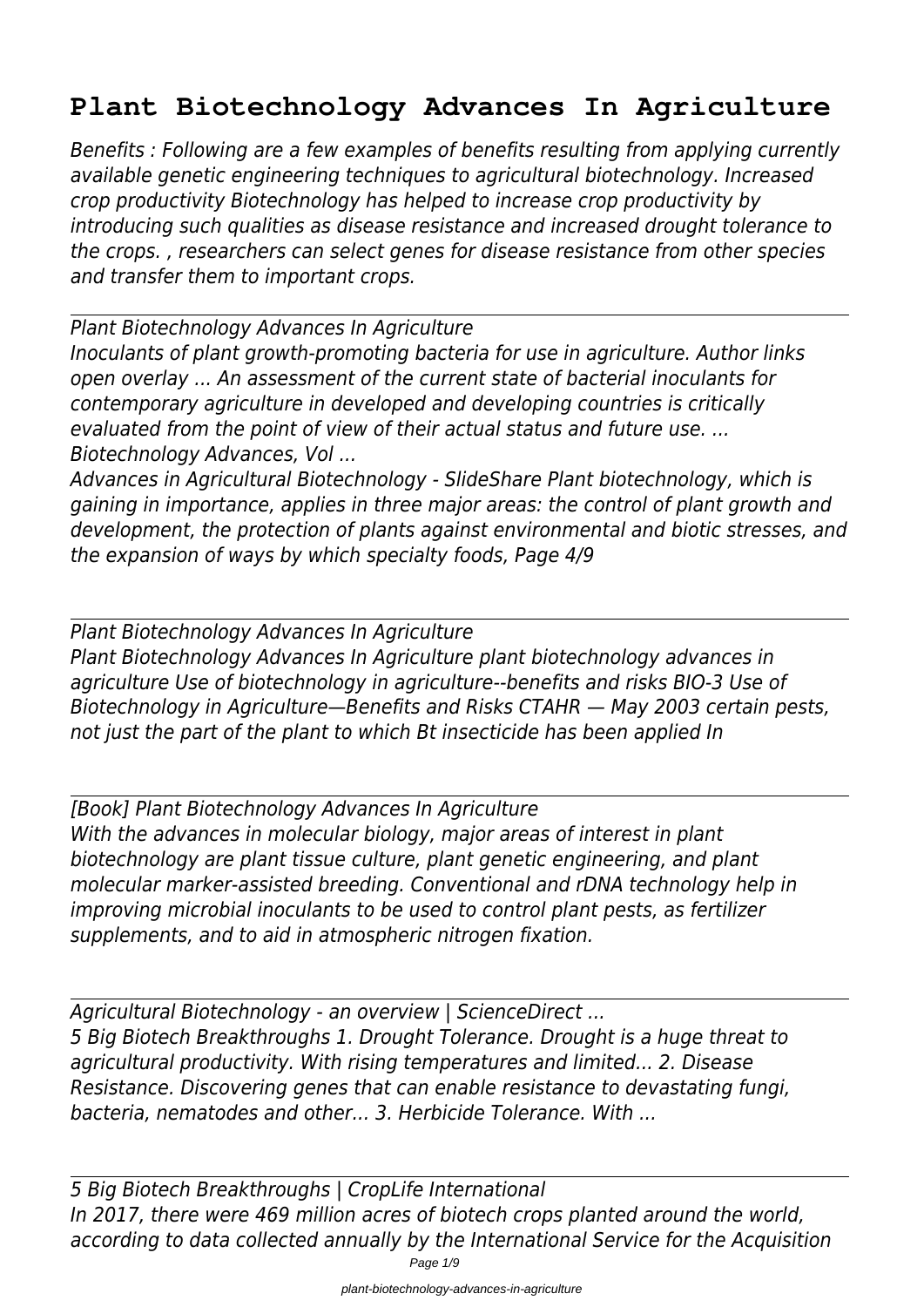*Recent Developments in Agricultural Biotechnology plant-biotechnology-advances-in-agriculture 1/1 Downloaded from calendar.pridesource.com on November 12, 2020 by guest Read Online Plant Biotechnology Advances In Agriculture If you ally need such a referred plant biotechnology advances in agriculture ebook that will present you worth, acquire the very best seller from us currently from several preferred authors.*

*Plant Biotechnology Advances In Agriculture | calendar ... Recent advances in plant biotechnology: Applications in Agriculture. • Large-scale production of superior quality planting material of various economically important plant species using... • Mass multiplication of those species which are difficult to regenerate by conventional methods of propagation ...*

*Recent advances in plant biotechnology: Applications in ... Advances in Photosynthesis Research Proceedings of the VIth International Congress on Photosynthesis, Brussels, Belgium, August 1–6, 1983 Volume 2. Series: Advances in Agricultural Biotechnology, Vol. 2. Sybesma, C. (Ed.) 1984*

*Advances in Agricultural Biotechnology Advances in Agricultural Biotechnology - SlideShare Plant biotechnology, which is gaining in importance, applies in three major areas: the control of plant growth and development, the protection of plants against environmental and biotic stresses, and the expansion of ways by which specialty foods, Page 4/9*

*Plant Biotechnology Advances In Agriculture Advantages of using biotechnology in agriculture. The use of biotechnology in the field of agriculture does not only allow for crops to grow more and under more difficult circumstances, it can literally make them better. In other words, science allows us to introduce specific genes to increase the nutritional value of crops.*

*Pros and Cons of Biotechnology in Agriculture | Greentumble The respective chapters explore emerging areas of plant biotechnology such as RNAi technology, fermentation technology, genetic engineering, nanoparticles and their applications, climate resilient crops, bio-films, bio-plastic, bio-remediation, flavonoids, antioxidants etc. All chapters were written by respected experts and address the latest developments in plant biotechnology that are of industrial importance, especially with regard to crop yields and post-harvest strategies.*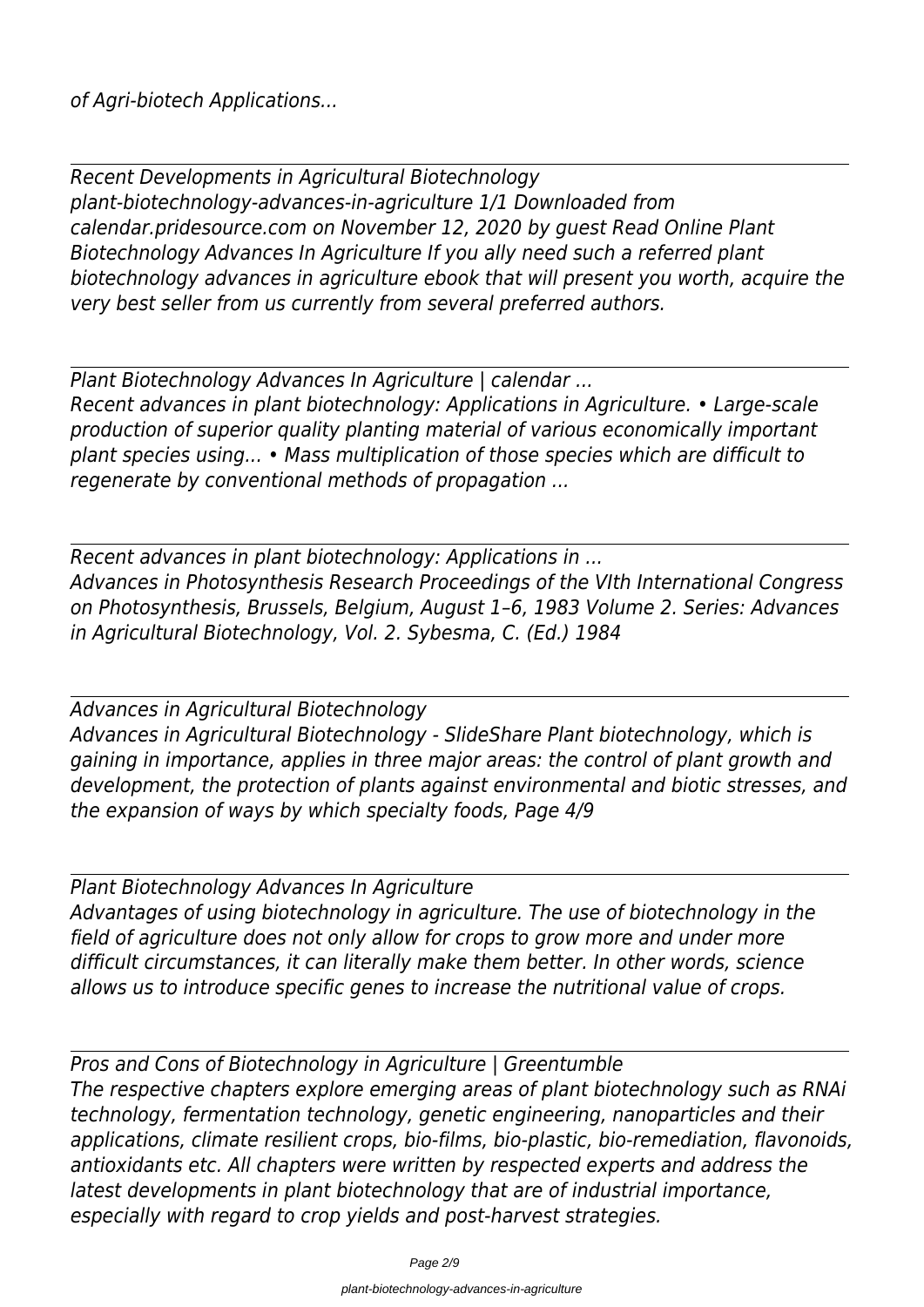*Plant Biotechnology: Recent Advancements and Developments ... Benefits : Following are a few examples of benefits resulting from applying currently available genetic engineering techniques to agricultural biotechnology. Increased crop productivity Biotechnology has helped to increase crop productivity by introducing such qualities as disease resistance and increased drought tolerance to the crops. , researchers can select genes for disease resistance from other species and transfer them to important crops.*

*Advances in Agricultural Biotechnology - SlideShare Plant biotechnology applies to three major areas of plants and their uses: (1) control of plant growth and development; (2) protection of plants against biotic and abiotic stresses; and (3) expansion of ways by which specialty foods, biochemicals, and pharmaceuticals are produced. The topic of. Recent Advances in Plant Biotechnology | Ara Kirakosyan | Springer.*

*Recent Advances in Plant Biotechnology | Ara Kirakosyan ... (1)Cornell Research Foundation, 395 Pine Tree Road Suite 310, Cornell University, Ithaca, NY 14850, USA. klh22@cornell.edu Recent advances in agricultural biotechnology have enabled the field of plant biology to move forward in great leaps and bounds.*

*Plant biotechnology patents: applications in agriculture ... USDA supports the safe and appropriate use of science and technology, including biotechnology, to help meet agricultural challenges and consumer needs of the 21st century. USDA plays a key role in assuring that biotechnology plants and products derived from these plants are safe to be grown and used in the United States.*

*Biotechnology | USDA Inoculants of plant growth-promoting bacteria for use in agriculture. Author links open overlay ... An assessment of the current state of bacterial inoculants for contemporary agriculture in developed and developing countries is critically evaluated from the point of view of their actual status and future use. ... Biotechnology Advances, Vol ...*

*Inoculants of plant growth-promoting bacteria for use in ... In Research Advances in Plant Biotechnology the potential of high technological approaches in plant genetic engineering as well as their practical applications are considered. The efficiency of plant genetic transformation remains a challenge due to limitations of intracellular transportation of genes and other biomolecules through the cell wall, damaging of cells/tissues, gene disruption, and high-cost of application*

Page 3/9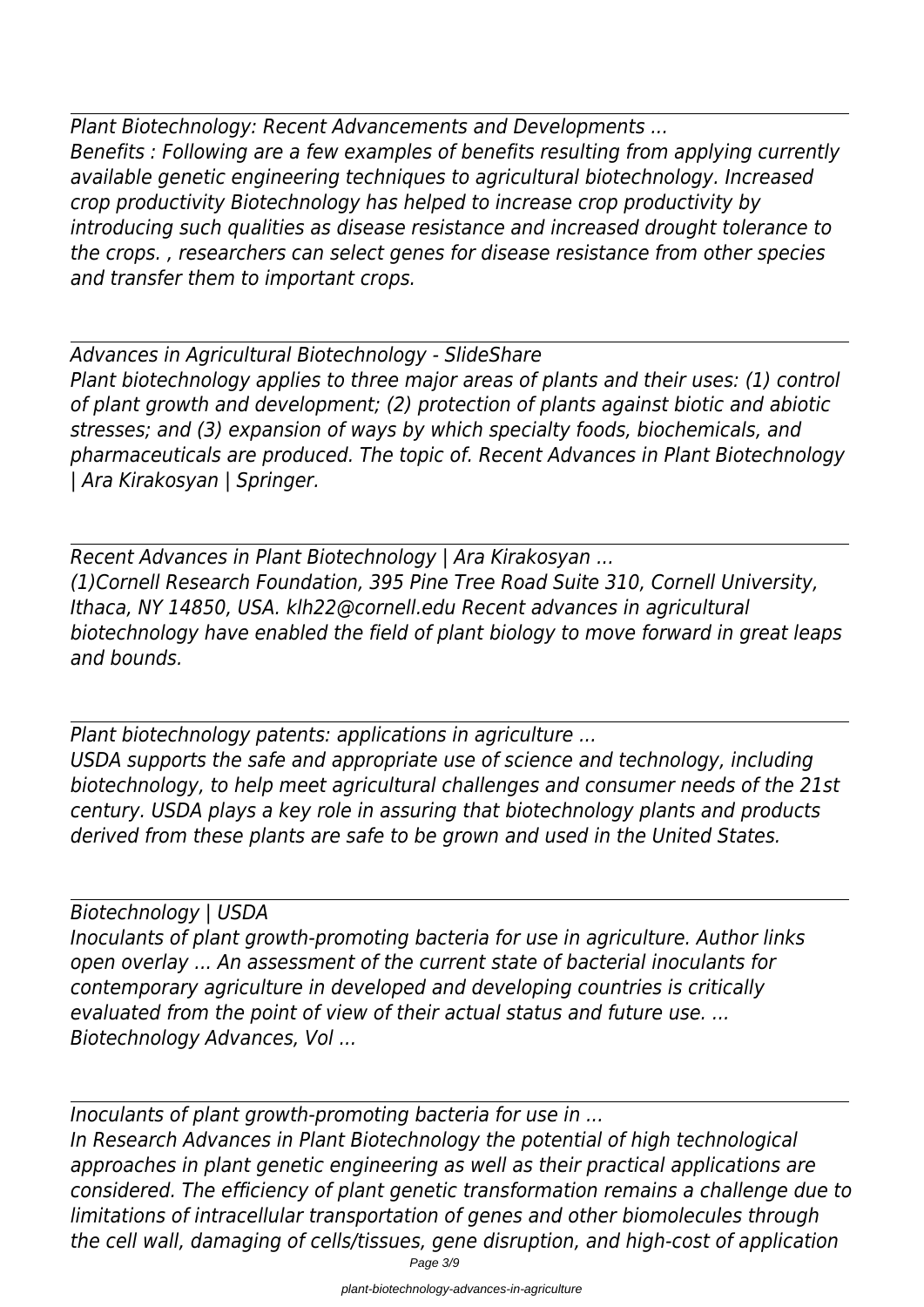*of the transformation methods.*

*Research Advances in Plant Biotechnology - Nova Science ... Advances in Plant and Agricultural Biotechnology Conference scheduled on August 27-28, 2020 in August 2020 in Sydney is for the researchers, scientists, scholars, engineers, academic, scientific and university practitioners to present research activities that might want to attend events, meetings, seminars, congresses, workshops, summit, and symposiums.*

*International Conference on Advances in Plant and ...*

*Agricultural Biotechnology United States Department of Agriculture. Explains the role of USDA in assuring that biotechnology plants and products derived from these plants are safe to be grown and used in the United States. Dendrome: A Forest Tree Genome Database*

*(1)Cornell Research Foundation, 395 Pine Tree Road Suite 310, Cornell University, Ithaca, NY 14850, USA. klh22@cornell.edu Recent advances in agricultural biotechnology have enabled the field of plant biology to move forward in great leaps and bounds.*

*Recent Advances in Plant Biotechnology | Ara Kirakosyan ...*

*Inoculants of plant growth-promoting bacteria for use in ...*

plant-biotechnology-advances-in-agriculture 1/1 Downloaded from calendar.pridesource.com on November 12, 2020 by guest Read Online Plant Biotechnology Advances In Agriculture If you ally need such a referred plant biotechnology advances in agriculture ebook that will present you worth, acquire the very best seller from us currently from several preferred authors.

5 Big Biotech Breakthroughs | CropLife International

Recent Developments in Agricultural Biotechnology

Advances in Agricultural Biotechnology - SlideShare

The respective chapters explore emerging areas of plant biotechnology such as RNAi technology, fermentation technology, genetic engineering, nanoparticles and their applications, climate resilient crops, bio-films, bio-plastic, bio-remediation, flavonoids, antioxidants etc. All chapters were written by respected experts and address the latest developments in plant biotechnology that are of industrial importance, especially with regard to crop yields and post-harvest strategies.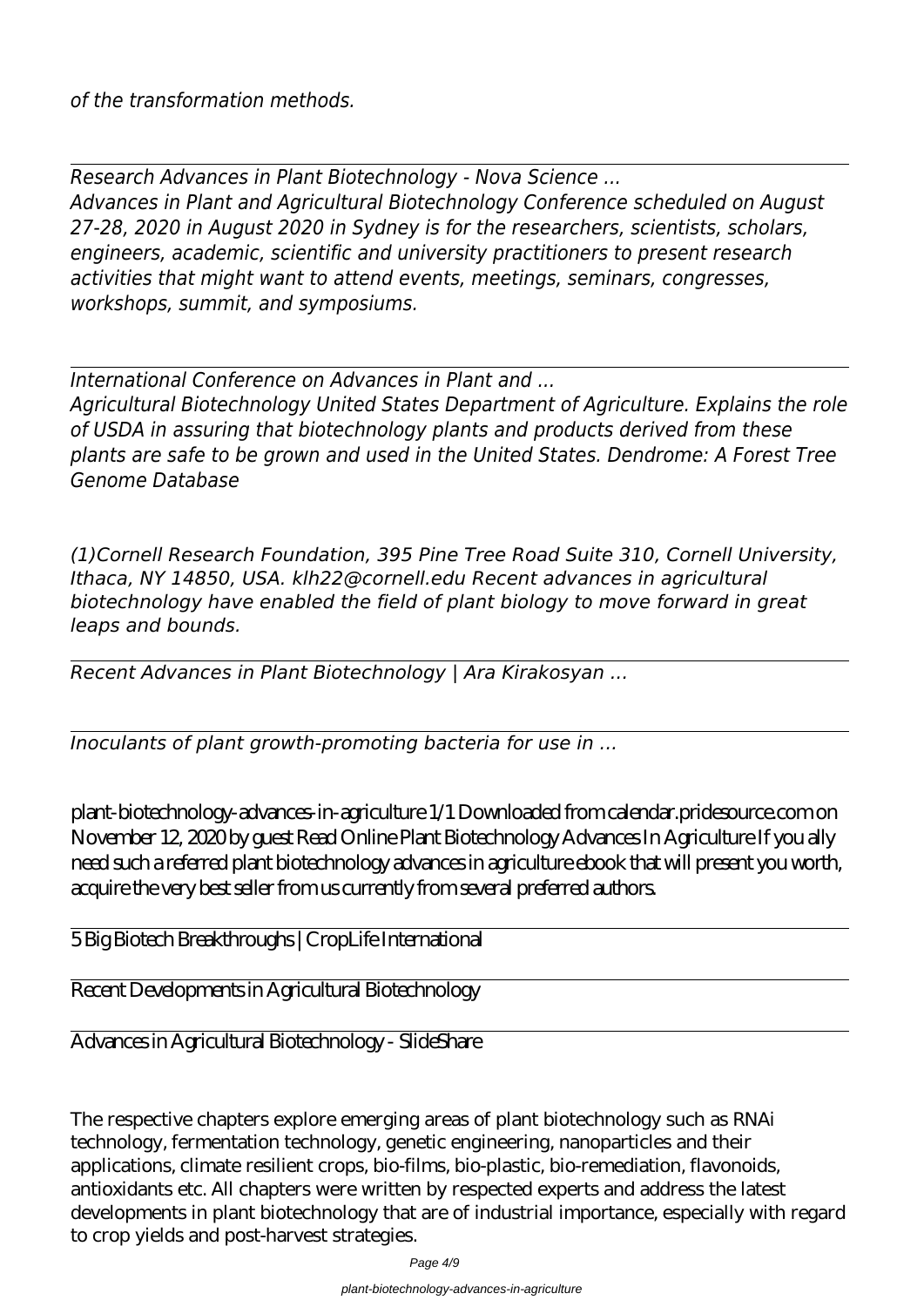Plant Biotechnology Advances In Agriculture Plant Biotechnology Advances In Agriculture plant biotechnology advances in agriculture Use of biotechnology in agriculture--benefits and risks BIO-3 Use of Biotechnology in Agriculture—Benefits and Risks CTAHR — May 2003 certain pests, not just the part of the plant to which Bt insecticide has been applied In

[Book] Plant Biotechnology Advances In Agriculture

With the advances in molecular biology, major areas of interest in plant biotechnology are plant tissue culture, plant genetic engineering, and plant molecular marker-assisted breeding. Conventional and rDNA technology help in improving microbial inoculants to be used to control plant pests, as fertilizer supplements, and to aid in atmospheric nitrogen fixation.

Agricultural Biotechnology - an overview | ScienceDirect ...

5 Big Biotech Breakthroughs 1. Drought Tolerance. Drought is a huge threat to agricultural productivity. With rising temperatures and limited... 2. Disease Resistance. Discovering genes that can enable resistance to devastating fungi, bacteria, nematodes and other... 3. Herbicide Tolerance. With ...

5 Big Biotech Breakthroughs | CropLife International In 2017, there were 469 million acres of biotech crops planted around the world, according to data collected annually by the International Service for the Acquisition of Agri-biotech Applications...

Recent Developments in Agricultural Biotechnology plant-biotechnology-advances-in-agriculture 1/1 Downloaded from calendar.pridesource.com on November 12, 2020 by guest Read Online Plant Biotechnology Advances In Agriculture If you ally need such a referred plant biotechnology advances in agriculture ebook that will present you worth, acquire the very best seller from us currently from several preferred authors.

Plant Biotechnology Advances In Agriculture | calendar ... Recent advances in plant biotechnology: Applications in Agriculture. • Large-scale production of superior quality planting material of various economically important plant species using... • Mass multiplication of those species which are difficult to regenerate by conventional methods of propagation ...

Recent advances in plant biotechnology: Applications in ... Advances in Photosynthesis Research Proceedings of the VIth International Congress on Photosynthesis, Brussels, Belgium, August 1–6, 1983 Volume 2. Series: Advances in Agricultural Biotechnology, Vol. 2. Sybesma, C. (Ed.) 1984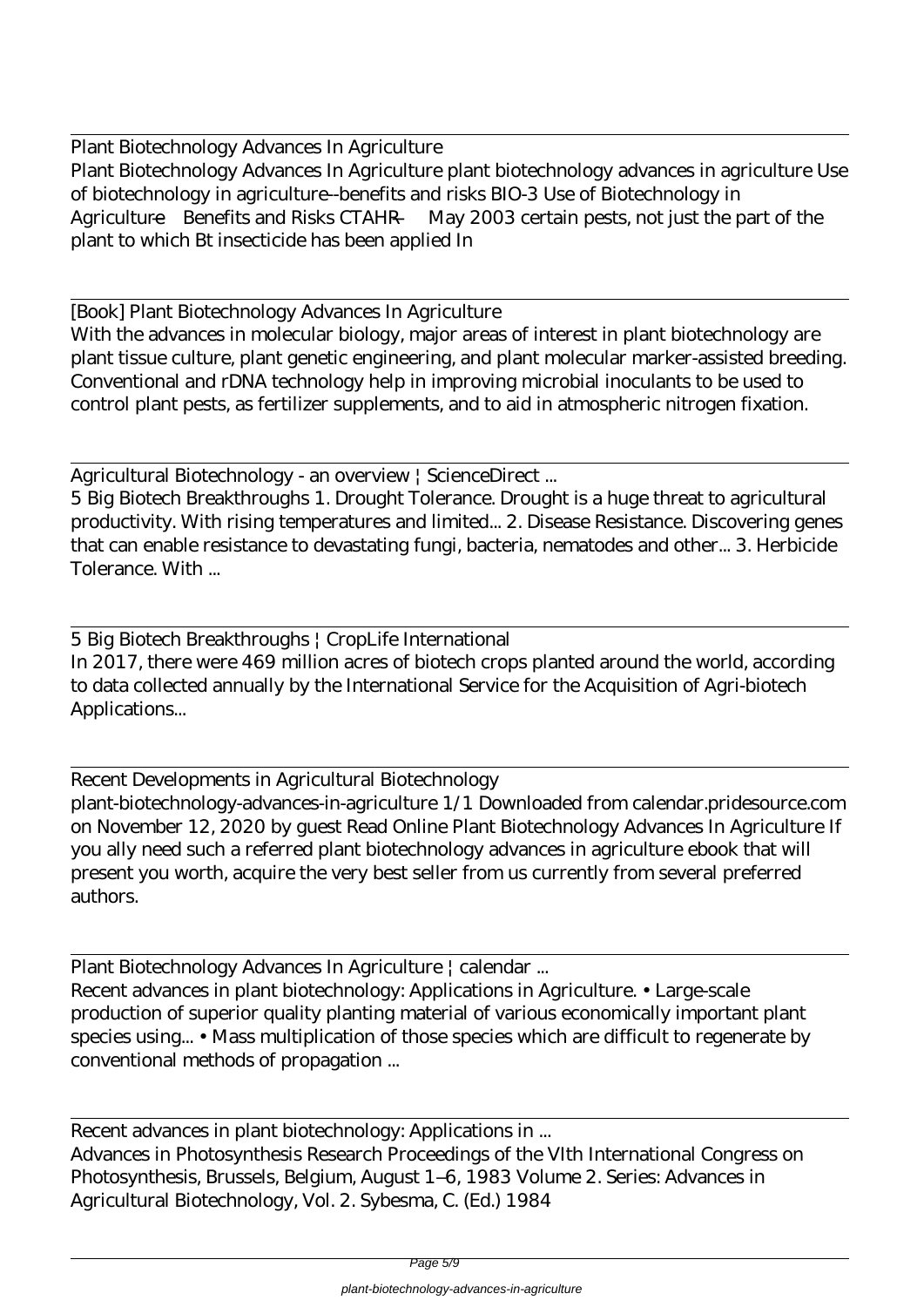Advances in Agricultural Biotechnology - SlideShare Plant biotechnology, which is gaining in importance, applies in three major areas: the control of plant growth and development, the protection of plants against environmental and biotic stresses, and the expansion of ways by which specialty foods, Page 4/9

Plant Biotechnology Advances In Agriculture

Advantages of using biotechnology in agriculture. The use of biotechnology in the field of agriculture does not only allow for crops to grow more and under more difficult circumstances, it can literally make them better. In other words, science allows us to introduce specific genes to increase the nutritional value of crops.

Pros and Cons of Biotechnology in Agriculture | Greentumble The respective chapters explore emerging areas of plant biotechnology such as RNAi technology, fermentation technology, genetic engineering, nanoparticles and their applications, climate resilient crops, bio-films, bio-plastic, bio-remediation, flavonoids, antioxidants etc. All chapters were written by respected experts and address the latest developments in plant biotechnology that are of industrial importance, especially with regard to crop yields and post-harvest strategies.

Plant Biotechnology: Recent Advancements and Developments ...

Benefits : Following are a few examples of benefits resulting from applying currently available genetic engineering techniques to agricultural biotechnology. Increased crop productivity Biotechnology has helped to increase crop productivity by introducing such qualities as disease resistance and increased drought tolerance to the crops. , researchers can select genes for disease resistance from other species and transfer them to important crops.

Advances in Agricultural Biotechnology - SlideShare Plant biotechnology applies to three major areas of plants and their uses: (1) control of plant growth and development; (2) protection of plants against biotic and abiotic stresses; and (3) expansion of ways by which specialty foods, biochemicals, and pharmaceuticals are produced. The topic of. Recent Advances in Plant Biotechnology | Ara Kirakosyan | Springer.

Recent Advances in Plant Biotechnology | Ara Kirakosyan ...

(1)Cornell Research Foundation, 395 Pine Tree Road Suite 310, Cornell University, Ithaca, NY 14850, USA. klh22@cornell.edu Recent advances in agricultural biotechnology have enabled the field of plant biology to move forward in great leaps and bounds.

Plant biotechnology patents: applications in agriculture ...

USDA supports the safe and appropriate use of science and technology, including biotechnology, to help meet agricultural challenges and consumer needs of the 21st century. USDA plays a key role in assuring that biotechnology plants and products derived from these plants are safe to be grown and used in the United States.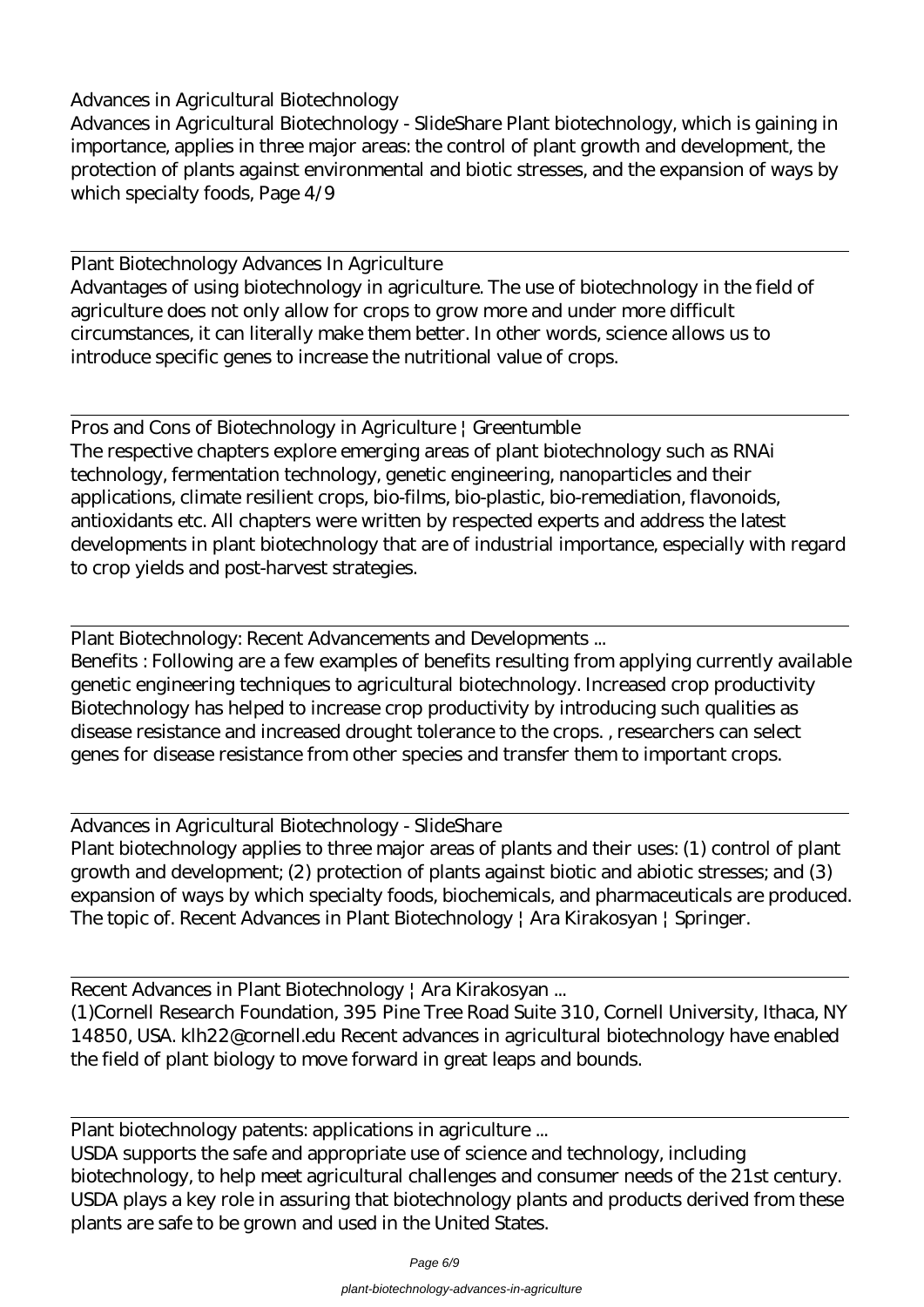Biotechnology | USDA

Inoculants of plant growth-promoting bacteria for use in agriculture. Author links open overlay ... An assessment of the current state of bacterial inoculants for contemporary agriculture in developed and developing countries is critically evaluated from the point of view of their actual status and future use. ... Biotechnology Advances, Vol ...

Inoculants of plant growth-promoting bacteria for use in ...

In Research Advances in Plant Biotechnology the potential of high technological approaches in plant genetic engineering as well as their practical applications are considered. The efficiency of plant genetic transformation remains a challenge due to limitations of intracellular transportation of genes and other biomolecules through the cell wall, damaging of cells/tissues, gene disruption, and high-cost of application of the transformation methods.

Research Advances in Plant Biotechnology - Nova Science ...

Advances in Plant and Agricultural Biotechnology Conference scheduled on August 27-28, 2020 in August 2020 in Sydney is for the researchers, scientists, scholars, engineers, academic, scientific and university practitioners to present research activities that might want to attend events, meetings, seminars, congresses, workshops, summit, and symposiums.

International Conference on Advances in Plant and ...

Agricultural Biotechnology United States Department of Agriculture. Explains the role of USDA in assuring that biotechnology plants and products derived from these plants are safe to be grown and used in the United States. Dendrome: A Forest Tree Genome Database

Advantages of using biotechnology in agriculture. The use of biotechnology in the field of agriculture does not only allow for crops to grow more and under more difficult circumstances, it can literally make them better. In other words, science allows us to introduce specific genes to increase the nutritional value of crops. Plant Biotechnology Advances In Agriculture plant biotechnology advances in agriculture Use of biotechnology in agriculture--benefits and risks BIO-3 Use of Biotechnology in Agriculture—Benefits and Risks CTAHR — May 2003 certain pests, not just the part of the plant to which Bt insecticide has been applied In

In 2017, there were 469 million acres of biotech crops planted around the world, according to data collected annually by the International Service for the Acquisition of Agri-biotech Applications...

International Conference on Advances in Plant and Advances in Photosynthesis Research Proceedings of the VIth International Congress on Photosynthesis, Brussels, Belgium, August 1–6, 1983 Volume 2. Series: Advances in Agricultural

Page 7/9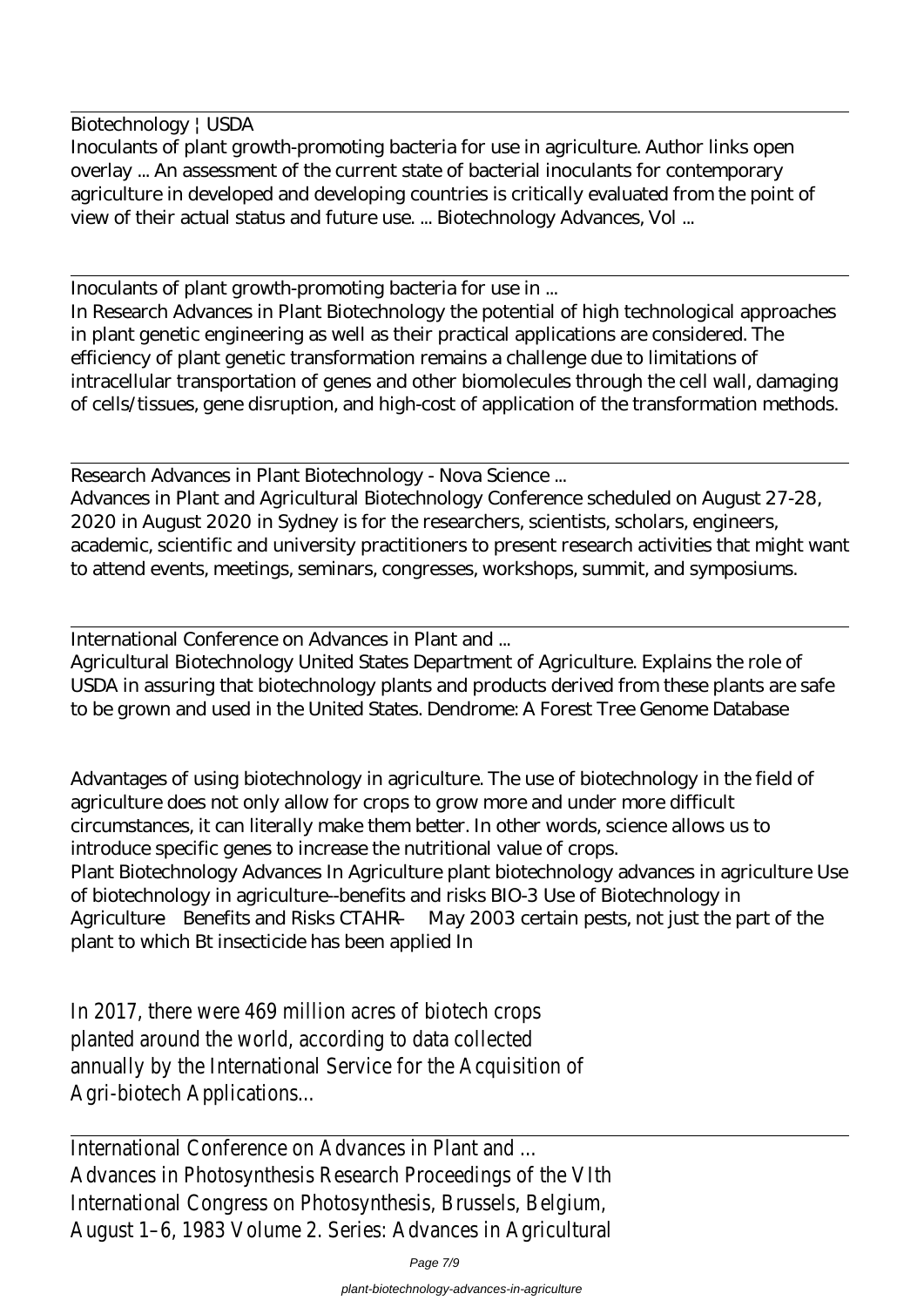Research Advances in Plant Biotechnology - Nova Science ...

**Biotechnology | USDA**

**Advances in Plant and Agricultural Biotechnology Conference scheduled on August 27-28, 2020 in August 2020 in Sydney is for the researchers, scientists, scholars, engineers, academic, scientific and university practitioners to present research activities that might want to attend events, meetings, seminars, congresses, workshops, summit, and symposiums.**

**In Research Advances in Plant Biotechnology the potential of high technological approaches in plant genetic engineering as well as their practical applications are considered. The efficiency of plant genetic transformation remains a challenge due to limitations of intracellular transportation of genes and other biomolecules through the cell wall, damaging of cells/tissues, gene disruption, and high-cost of application of the transformation methods.**

**Plant biotechnology applies to three major areas of plants and their uses: (1) control of plant growth and development; (2) protection of plants against biotic and abiotic stresses; and (3) expansion of ways by which specialty foods, biochemicals, and pharmaceuticals are produced. The topic of. Recent Advances in Plant Biotechnology | Ara Kirakosyan | Springer.**

*Recent advances in plant biotechnology: Applications in Agriculture. • Large-scale production of superior quality planting material of various economically important plant species using... • Mass multiplication of those species which are difficult to regenerate by conventional methods of propagation ...*

*Pros and Cons of Biotechnology in Agriculture | Greentumble*

*Plant Biotechnology: Recent Advancements and Developments ...*

*Agricultural Biotechnology - an overview | ScienceDirect ...*

Advances in Agricultural Biotechnology

Plant Biotechnology Advances In Agriculture 5 Big Biotech Breakthroughs 1. Drought Tolerance. Drought is a huge threat to agricultural productivity. With rising temperatures and limited... 2. Disease Resistance. Discovering genes that can enable resistance to devastating fungi, bacteria, nematodes and other... 3. Herbicide Tolerance.

Page 8/9